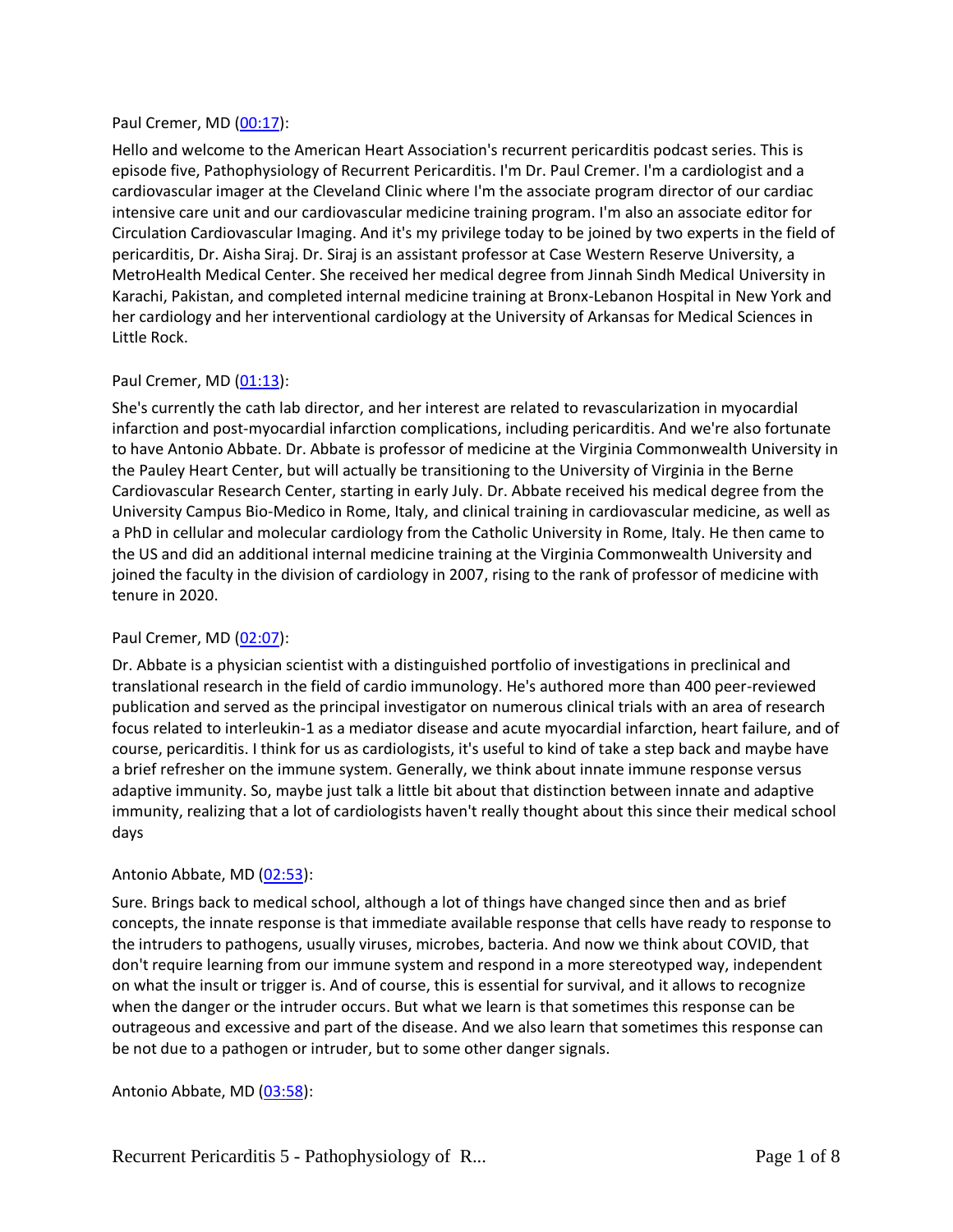And so this is part of what we say our innate response. The adaptive is something that came later in the evolution and it's more fine tuned. It's something that involves the lymphocytes, which is a specialized cell of the white blood cells that has the ability to recognize special motives or antigens, and then create a response that is tailored and aimed at the distinct pathogens. And so, rather than creating an indistinct response that is generalized, is now killing the pathogens in a refined way. As you know, we're [inaudible 00:04:41] living in the world of COVID is more, what is in the world of vaccines or antibodies. And maybe I stop here. So have Aisha, develop on this. Tell us more.

## Aisha Siraj, MD $(04:52)$ :

Yes. It brings back exactly to our med school refreshing memory. So just innate, for everyone, if you go back as what Antonio said, it's just a protection that is generally offered by the skin, mucus membranes, preformed immune cells, some proteins. It's pretty fast, and it's the first line of response. Whereas, adaptive is something which is based on an antigen or it's active versus passive. So, active is like what we've done so far, learning like vaccinations and passive can be transferred when the baby is in the womb and having antibodies from the mother or the breast feed. So, those are kind of passive adaptive immunities that we develop over time. Yes, it can go outrageous and it can have detrimental effects if it goes outrageous.

## Paul Cremer, MD [\(05:38\)](https://www.rev.com/transcript-editor/Edit?token=M1vHy9ehZ1AongaSTWZ6XzPEqdEm4KvxbtfzkJBRnWWjOJU4ny4ALGGoBBJ-MRhOf-X6kML0mnJuxhSMTY5jNmBBY5E&loadFrom=DocumentDeeplink&ts=338.54):

Yeah, that's excellent. I think that's a very helpful framework for thinking about a lot of human diseases and we'll focus in a moment on pericarditis, but first maybe elaborate a little bit for us, the distinction between systemic autoimmune diseases versus autoinflammatory diseases in terms of what kind of categories are these, how are they mediated? And maybe just give some examples of each to provide some perspective for our listeners.

## Antonio Abbate, MD [\(06:06\)](https://www.rev.com/transcript-editor/Edit?token=UxhSg8nE47IFJzuuLWCBNe96g_BhCsgJvMaVLpFWaJHNnDF9vGTCTe81XCrFd10hmGLkr6OBNqoWPSZBKYfJRzqrz0M&loadFrom=DocumentDeeplink&ts=366.72):

Yeah. When you talk about medical school, some of these terminologies were not available when I went to medical school and the terms of autoinflammatory disease is something that has evolved more recently. So, I will maybe start a... Paul, if you allow me, we'll start with the concept of autoimmune disease that has been identified longer ago or more decades ago, where it's a condition where the adaptive immune response has gone awry, and it's now responding to an antigen or a protein that is part of self. And so the disease now is caused by the T-cells or the lymphocytes that are now injuring organs or tissues that shouldn't be injured because they're not part of the offenders. And so, this can be caused by different mechanisms, but now requires too many ways reduce or silence these cells in their response. And autoinflammatory is kind of evolved later when the clinicians realized that not all the inflammatory diseases were caused by this autoimmune response, or this lymphocyte T-cell response or B-cell response, but it was more a normal response of the innate system, innate immune response system, as we were talking earlier.

## Antonio Abbate, MD [\(07:37\)](https://www.rev.com/transcript-editor/Edit?token=fPWGd9R10KmHWo0jaRCa4ueF6q4lz5Ym6VkAzMK-f6SioGoBx9dvZttjM7khH3-HOuHQdL3HqFQBs9rUH6M6n5oL4PE&loadFrom=DocumentDeeplink&ts=457.51):

Now, as I said, this terminology of autoinflammatory response is more recent, but the conditions have actually been known for centuries. And so the periodic fevers, like the familiar Mediterranean fever is an example of autoinflammatory condition or disease is a condition where recurrent inflammatory flares or chronic inflammatory conditions occur not due to an autoimmune response, but to a dysregulated production of the cytokines that are elevated in circulation, mediate fever, and other inflammatory responses due to an abnormal regulation of the innate system. And of course, we could go on to talk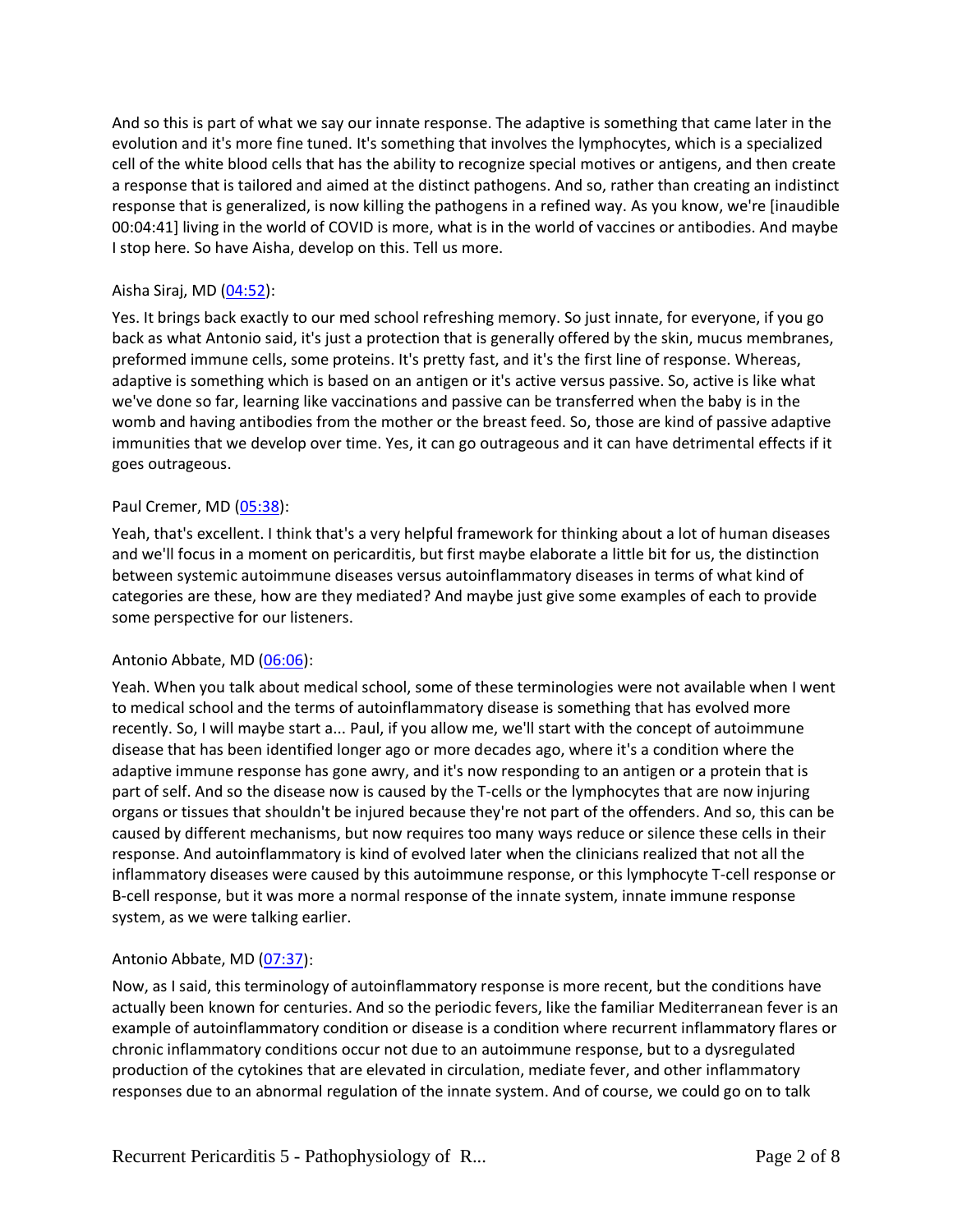about these two systems for hours, but I think broadly speaking, the autoinflammatory is the innate system that is dysregulated and the autoimmune is the adaptive system that is dysregulated and responding to self.

## Aisha Siraj, MD  $(08:41)$ :

Exactly, Antonio. So, that brings us to our topic today for pericarditis and recurrent pericarditis, that highlights the importance of both the pathways, because it can be due to systemic autoimmune or autoinflammatory. So, both mechanisms can be involved in the topic that we are going to be discussing forward, and it can be due to adaptive autoimmune hypothesis behind it, or maybe autoinflammatory, and we will dig down more into this topic, but as you said, it can be a dysregulation that can lead to a cascade of events in a person.

# Antonio Abbate, MD [\(09:17\)](https://www.rev.com/transcript-editor/Edit?token=Nv6b96HSlq5ISohT8TH9VWhQ6Pi24zQ39lx96LpaQIHvaqzgiy9U4QDcozXuVlEz0F3VxM4EIrSbSSQD07VwaXU2z1w&loadFrom=DocumentDeeplink&ts=557.29):

Yeah, and makes me think of how much progress has been made in this field. How many Nobel prizes have been awarded in the past decades about the immune system and how the pathogens and danger is recognized, how the cells communicate with each other in using humoral or soluble mediators like cytokines, like interleukin-1, or how specialized cells are involved into the immune response. And this has been clarified in the past decades and has led the way to a better understanding, not only of the autoinflammatory and autoimmune diseases, but it has also opened the way to the treatment of organ transplantation and other conditions.

# Paul Cremer, MD [\(10:10\)](https://www.rev.com/transcript-editor/Edit?token=e8LcdxCnJ92DsMvTOhtfs1z5gmf8kWOjgzA3Og3toVb9jriLlx_i1kxYCr8hoAzSB0n1pPw5CfZhIxrtshJbqXaBHVQ&loadFrom=DocumentDeeplink&ts=610.5):

Excellent. I think as was noted, there is a lot of overlap within specific diseases. Certainly there's prototypical autoinflammatory diseases, inherited conditions like familial Mediterranean fever that Antonio highlighted, but I think it is useful for us as cardiologists to appreciate this distinction between the innate immune response and predominantly autoinflammatory disease, versus adaptive immunity and autoimmune disease. And I think as Aisha touched upon that, that brings us to the topic of today in terms of pericarditis. So, what are some thoughts in your view in terms of the understanding of the underlying immune mechanisms for different types of pericarditis?

## Antonio Abbate, MD [\(10:52\)](https://www.rev.com/transcript-editor/Edit?token=d_EI0raUiVwvL7Q3HxlvVtzMKyb4FgfQeapd07Ez5cltdg90LMGLkwgmHGiWzCDbRxO-uPCSaRyg1bDLVZDyLpBd3B4&loadFrom=DocumentDeeplink&ts=652.29):

So, as already introduced by Aisha, pericarditis, which is broadly defined by the inflammation of the pericardial caul sac, may be secondary to many causes. And this is related both to what we've been talking about as autoinflammatory mechanisms or autoimmune mechanism. And in terms of the autoinflammatory mechanism, that make the inflammation persistent, is when there are triggers that allow the immune cells, the white blood cells to be triggered, inflamed, activated, by a variety of stimuli like viruses or trauma, like blood during a procedure, like an ablation procedure. And that stimulates the cells to produce cytokines primarily into interleukin-1, alpha or beta, that make the pericardial cells inflamed, produce secondary mediators and make the pericarditis in some way persist.

## Antonio Abbate, MD [\(11:59\)](https://www.rev.com/transcript-editor/Edit?token=TwfMl_bn1n6IcFOOWdhNsGTGQUPQfdGz9nw9d-Rh2yYfZ8Z-yAG2nBoD8lBNzz1YKMOv4E-BmTxD6YtkYteYuB2xJGM&loadFrom=DocumentDeeplink&ts=719.72):

And these are the more common forms of pericarditis. Sometimes the cause is not immediately identifiable because the virus is not immediately identifiable. Sometimes we refer to this as postviral or idiopathic. Some other times the cause is more easily identifiable because there's a procedure related to it. And these represent likely 70% of the cases of pericarditis. In other cases, as we were referring earlier, the patients has an underlying autoimmune form of disease like systemic lupus erythematosus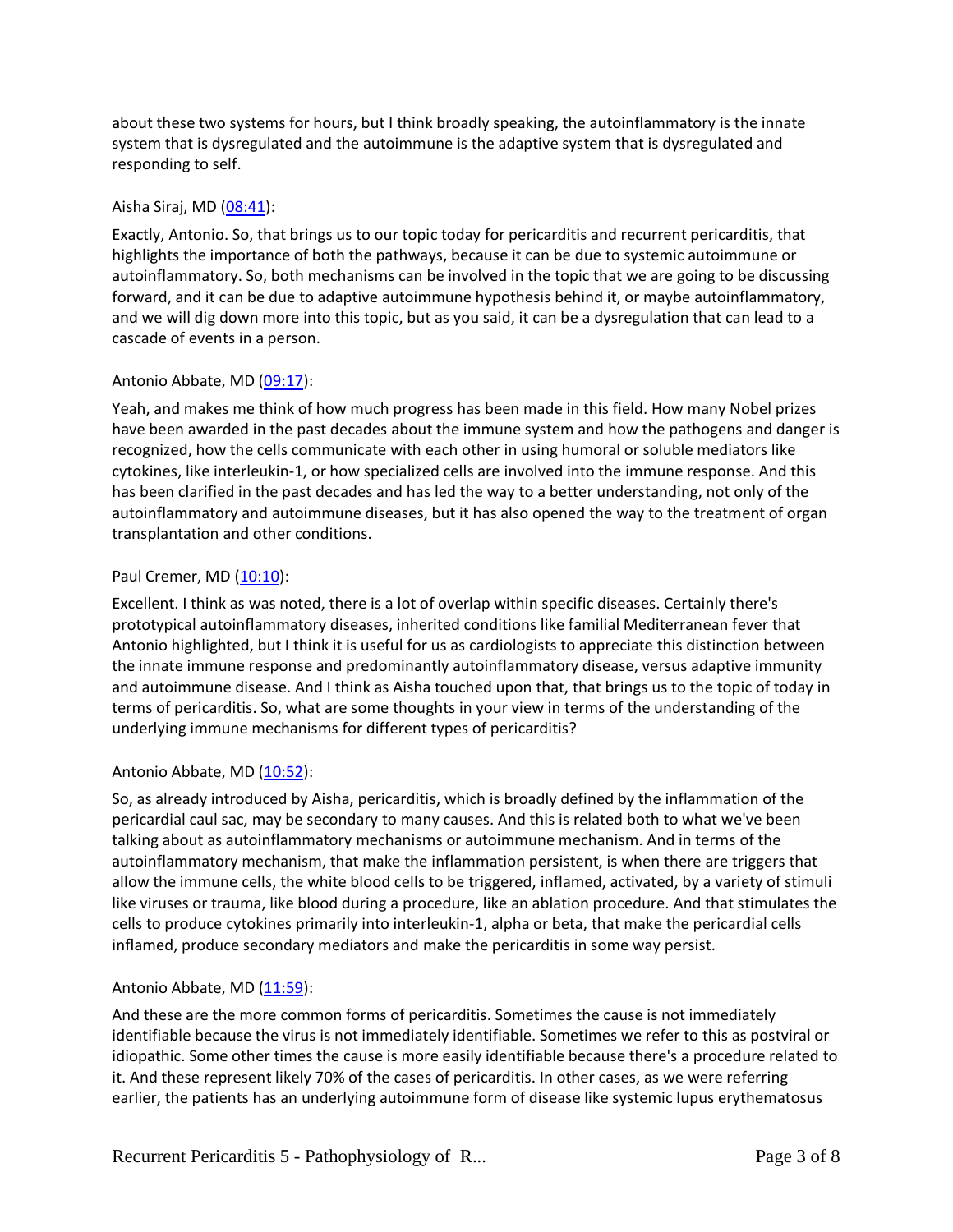or rheumatoid arthritis, where there is considered to be an abnormal response to an antigen or trigger. And the disease is more persistent on the base of abnormal T or B-cell response.

## Aisha Siraj, MD $(13:00)$ :

Exactly, Antonio. So, for the audience here, just to break it up, that most of when we talk about pericarditis, is idiopathic 70, 90% of the cases are idiopathic. It can be infectious and non-infectious including viral bacterial. It can be fungal. Other autoinflammatory can be uremia. For instance, we see a lot in the post-MI we see both innate and adaptive immunity. When we talk about post-MI pericarditis, whether it's in the immediate myocardia infarction period, or later on presenting as Dressler's syndrome. It can be due to any malignancy. We've seen that evolving postcardiac surgery are some of the causes. Anytime you've had mediastinal irradiation or anything can cause... and both pathways evolve side to side in many of these causes of pericarditis.

#### Paul Cremer, MD [\(13:51\)](https://www.rev.com/transcript-editor/Edit?token=JCYGIvthwyaHTBkFk9MR1aTGLOEvYy-HOiU75oWJbFH8BdK008I2ap_X_7gQDB1cztxwzfkpzCz2wotqzsGAJfGo31E&loadFrom=DocumentDeeplink&ts=831.9):

Yeah, I think that's great. And it really ties into the triggers of pericarditis, especially with recurrences, which you both touched upon. There can be an initial insult, with the acute episode, be it a viral infection or postcardiac injury syndrome, sort of trauma or blood that enters the pericardium. In developed world, that would be the two most common causes. And it does seem to be a subset of these patients, unfortunately, who develop recurrences. And I would say more and more, it seems that recurrent process, as we've been touching upon is driven by an exuberant, if you will, autoinflammatory response.

#### Paul Cremer, MD [\(14:31\)](https://www.rev.com/transcript-editor/Edit?token=6lJMHhJYeO-A3G91oDWlQm12n8YwZZPqeaNUgme6BhY2d71kuFjxZHWV_l6chVID_U0igFWor8G1IgdGVD2bYNWjDUY&loadFrom=DocumentDeeplink&ts=871.83):

And sometimes it may be identifiable to another viral infection or the patient can tell you that there was a specific trigger. And they know that every time I do this kind of activity or too much, it brings it on. But oftentimes it's difficult to identify and we don't know. So, I think there's still a lot to learn, but also say that no conversation about the innate immune response should go on without touching upon the inflammasome. So maybe we haven't yet spoken some about cytokines in particular, the apical cytokine of innate immune response interleukin-1, but where does the inflammasome fit into all of this innate immune response?

#### Aisha Siraj, MD $(15:08)$ :

So, inflammasomes are stimulus induced cytoplasmic multimeric protein complexes. They're components of innate immune system. And they play a very major role in inflammation. What they do is they activate these molecular platforms that are activated upon cellular infection or stress that triggers the maturation of these pro-inflammatory cytokines, such as we talk about interleukin-1, [inaudible 00:15:37] factor, and they then engage the immune defenses. They can actually have an overwhelming production of pro-inflammatory cytokines and recruitment of more immune cells, like neutrophils, monocytes, and all these cells. So, inflammasomes play a major role in when it comes to talking about inflammation in the innate immune system.

## Antonio Abbate, MD [\(16:02\)](https://www.rev.com/transcript-editor/Edit?token=J6HdoINHXcC0H-1vWrypwUs5PNpLAT-hbZODBBwBYUW_vpryGbTferX3Z0kllK4hjFElW4DHCNYjGX-XsYRLTU86iHg&loadFrom=DocumentDeeplink&ts=962.29):

Definitely. As Aisha has pointed out, the inflammasome is very central to this response to tissue injury. And Paul, as you hinted, the injury can be from a viral infection or a bacterial infection, less common here in the Western world, but can be traumatic from blood in the pericardial space. That's a space where blood shouldn't be. And as Aisha explained very clearly, the inflammasome amplifies the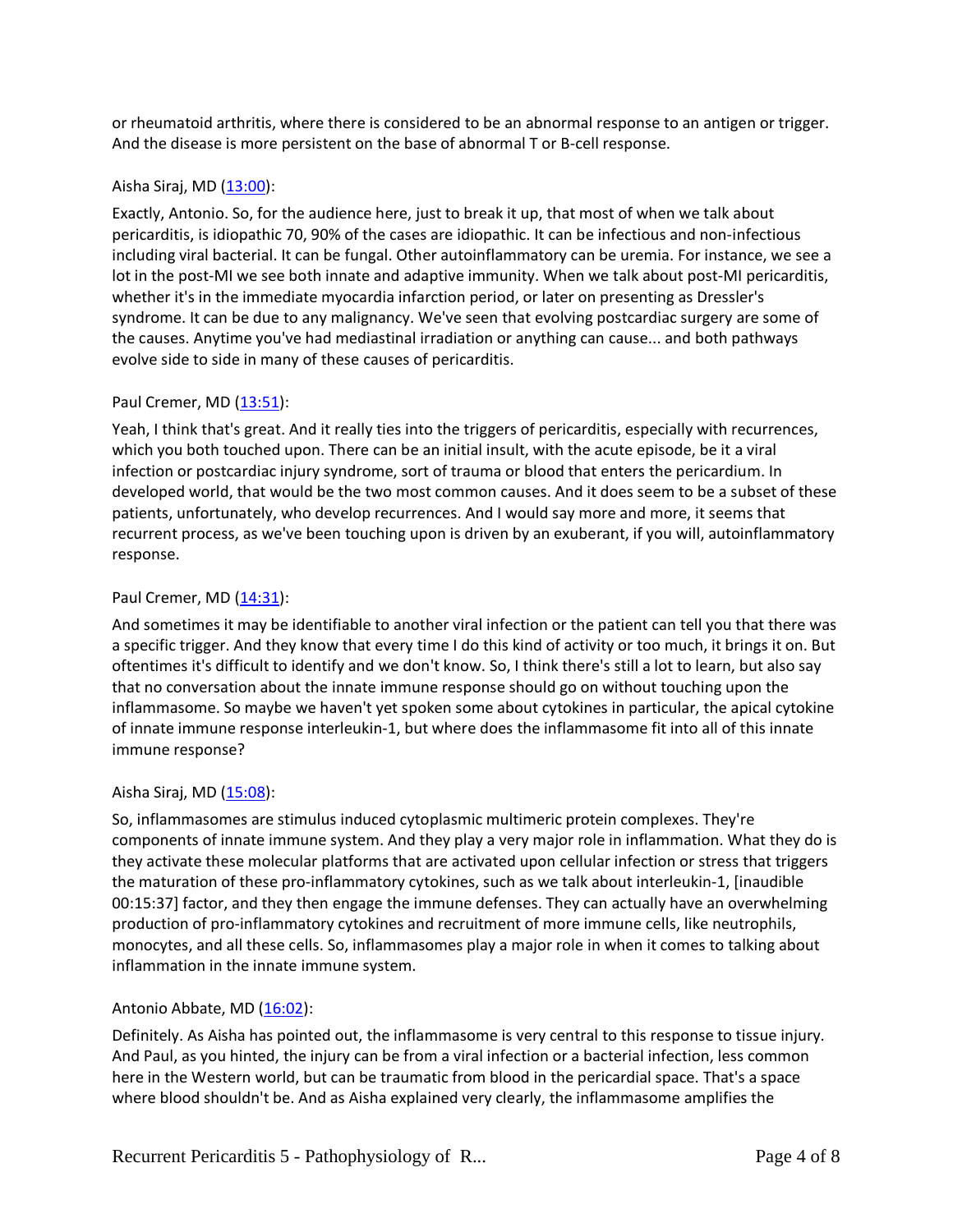response by creating a large amount of cytokines and especially recurrent pericarditis is really a failure to resolve that initial inflammatory response that can be partially normal to repair the damage, but that inability to resolve and this amplified response becomes the cause of the disease and becomes the basis of the autoinflammatory syndrome. And the reason did we know this is from the successes of the inflammasome targeted or inflammasome based therapies like colchicine or IL-1 based therapies, that have shown to really quench this inflammatory response and the syndrome of pericarditis.

## Paul Cremer, MD [\(17:22\)](https://www.rev.com/transcript-editor/Edit?token=zU3buus0eXWGHxm4_bemzr59EOPrKri7X1ZFobz-2LS5ANF00zRKVqPvEDpZfldbBuA8zmaqApZrOTpHUE-czq-71SM&loadFrom=DocumentDeeplink&ts=1042.21):

Yeah, that's great. And I do want to get into the therapies and their mechanism of action and how it may interplay with the pathophysiology we've been discussing. But first I wanted to spend another moment on interleukin, maybe an area that we need further research, but the distinction between interleukin-1 alpha and interleukin-1 beta. Interleukin-1 alpha potentially acting as an alarm, whereas interleukin-1 beta is secreted more systemically. So, maybe touch upon that a little bit. And I think a practical question that I sometimes get related to that is, how do we measure and track inflammation in these patients? And I'm sure you guys have been asked these questions before is like, "Can we check interleukin-1 levels..." Which at least my understanding, and you guys can correct if I wrong, "Is that for clinical purposes?" No. And some of the therapies may actually not change the IL-1 levels, but maybe talk about how one, is there anything to this distinction between IL-1 alpha and beta, and what do we still need to learn? And two, how are you tracking the inflammatory response in your patients clinically?

## Antonio Abbate, MD [\(18:23\)](https://www.rev.com/transcript-editor/Edit?token=Wrx7KMPi3wJTUQWhVJhxwFmDi_CHCBdqXxO6fONiPy02HhXVRww8YUjxLA5wktUY8kIgI_obQroE3gUhnEThb8de1l4&loadFrom=DocumentDeeplink&ts=1103.4):

Yep. Maybe I could start with the alpha and IL-1 beta. They both come from a gene that is presumably been a duplication of the same gene in the development of the species. And the difference is that the IL-1 alpha lacks the sequence that then is processed from caspase-1. And so, IL-1 alpha really becomes a pro-cytokine that is not processed and released outside the cell, if not in very small amounts, but it is released when the cell is injured. And it also has a role in the membrane expression. But for the large part, the IL-1 alpha works as you mentioned, Paul, as an alarm and when it is released, it is a sign of cellular injury. It is expressed more in cells of epithelial and mesothelial origin. And so it's telling the organ, that there's something that is being damaged and that should trigger, now the IL-1 response that also feeds more IL-1 and the inflammasome activation. This is something we've learned from Charles Dinarello and Peter Libby many years ago.

## Antonio Abbate, MD [\(19:40\)](https://www.rev.com/transcript-editor/Edit?token=yO7VhA_4IsEf20QBbBEY6EdMLqQpUhxpv8YtSHY8WvyGBr9O25ZD7X51BK3g-RQfIHrxurr19bw8xSVZGF-ZUVRPll0&loadFrom=DocumentDeeplink&ts=1180.95):

And IL-1 beta is again, similar family, but it does have that caspase-1 processing sequence and therefore is rapidly cleaved in the inflammasome and also is expressed in high amount in monocytes, in other leukocytes. And so it's produced in high levels. And so, if we were to try to measure IL-1, we would be measuring IL-1 beta. That's why, when IL-1 was cloned, it was actually IL-1 beta that was cloned, not IL-1 alpha, because it was the most circulating form and that's the fever molecule, but you are right. IL-1 beta is not a real good biomarker and I'll rapidly share my practice. And I'll be interesting to see what Aisha does in her practice. But I actually think that C-reactive protein is a reasonable biomarker because it's readily available in every lab. Has a long half life and it correlates with IL-1 activity. So, I don't usually use other cytokines and just relate to this available biomarker. But what is your practice Aisha?

## Aisha Siraj, MD [\(20:53\)](https://www.rev.com/transcript-editor/Edit?token=SoJt7D8LTdtWKqHSylN9nAeuip_QE-fwNN_Kg6xQ1Wqje7EwEnibU3b5DQlTm09KfFdeicPjs3dOYMFowViseodPYfo&loadFrom=DocumentDeeplink&ts=1253.4):

So exactly the same. It's very difficult actually, in clinical practice. That's what Paul and you pointed out, that we don't measure them. Yes, of course, if you're in a lab and you are working on these specific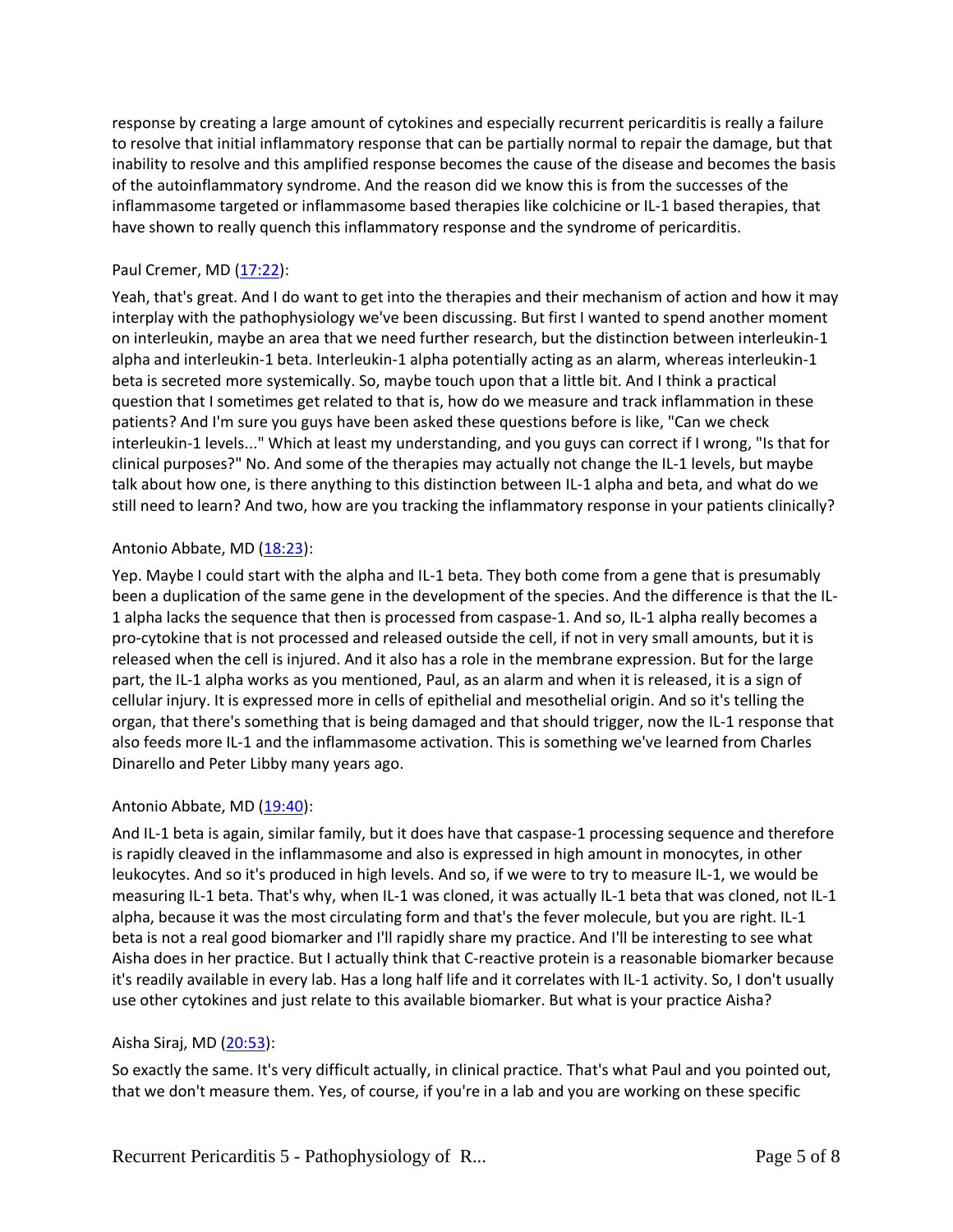targets, you can measure them and see their response and response of the medicines that you're working with. But in real life practice, we take CRP as a marker for inflammation. You've already mentioned that IL-1 is stored actually in healthy cells and it's only excreted when the damage has occurred or some trigger has happened. On contrary IL-B is something that is produced by the inflammatory leukocytes. And then it facilitates infiltration of monocytes, neutrophils, macrophages, and then it amplifies the response and it activates much more down line if you see cyclooxygenase and stuff like that, which enhances the inflammatory process. But unfortunately in today's day and age, we don't have... clinically, we cannot measure or monitor them and cannot redirect our therapies based on measuring in a human population. But yes, in our setting also we do the same. We go by C-reactive protein and measure ESR for signs of inflammation.

## Paul Cremer, MD [\(22:05\)](https://www.rev.com/transcript-editor/Edit?token=CSkWlbqW4f-Exn_5_c_7ZgG2O_pkPChdtT3kYPCY8DcIZOspvJwNXxyvTJK-VtdVMhIJ2zOtIQgzTRdD5XQCk-laQ3I&loadFrom=DocumentDeeplink&ts=1325.39):

Absolutely. I think we're all on the same page and my answer as well, when I have that question is that the C-reactive protein is really the biomarker of choice in this clinical setting and to have insight into the innate immune response. So, maybe if you both could touch upon the drugs that have proven to be efficacious in pericarditis and how they relate to some of the pathophysiology, we've been talking about.

#### Aisha Siraj, MD [\(22:29\)](https://www.rev.com/transcript-editor/Edit?token=so7l9UO00TuFx_ThEReqoq6g_APhs_uRU8bgvDCXNxnVi7FdctQwJh0mqM7FjOJLfhP18EwteJGWq4SPrd5ZLv73PNM&loadFrom=DocumentDeeplink&ts=1349.6):

Some of the drugs that we use, and since we are talking about recurrent pericarditis, we have to keep in mind, what are the mechanisms of recurrent and pericarditis, are we looking into when targeting these therapies? Is it reactivation of something which is dormant like body particles? Is it transformation of self antigens? Is it the production of autoantibodies? So, looking at the etiology is really important because it really has an impact on morbidity. Recurrent pericarditis actually carries a very significant morbidity to the patients that I've seen in my clinical practice currently. When we are talking about targeted drug mechanism much has been done on it. And still it's an area where work is still on progress. Some of those I would highlight as one of them is colchicine, which is commonly used. Its own effects on the innate immune system, the way it works, it binds to alpha and beta tubulin to create tubulincolchicine complex, that prevents formation of microtubules.

#### Aisha Siraj, MD [\(23:29\)](https://www.rev.com/transcript-editor/Edit?token=R0zFM9rqPff7CA4hNfYJyxoxosGBamwpHiFMEBnKVqImDLaXCa74TRBN8RiFFIt50ONXIKVftvoneFl4-wBRGtxFIoM&loadFrom=DocumentDeeplink&ts=1409.35):

So, actually these microtubules, this is how they interfere with several inflammatory pathways. Such as adhesion, recruitment of neutrophils, superoxide production, inflammation activation, and so forth, going forward. Others that we look into when we are talking about pericarditis is NSAIDs because we know when an inflammatory cascade has started and we've activated cyclooxygenase. We want to innovate that cyclooxygenase pathway. So, can we innovate prostacyclin and prostaglandin production and control the inflammatory path? The other few things that we look into is steroids. There had... steroids, everybody knows, has an antiinflammatory as well as immunosuppressive, which works for recurrent. Though it has been studied that patients who've been treated on their first episode of pericarditis with steroids, are more likely to have recurrent pericarditis, but sometimes we have these different kind of pericarditis that we've tried everything.

## Aisha Siraj, MD [\(24:27\)](https://www.rev.com/transcript-editor/Edit?token=gy1MXWPc9BLHbKLHnuCe0eHS7lNzk5fPDbDPbXFFdmLfF924UW0L-ZQNSrTXNASqoAQUYRGoKfKwlPtv8BW4c-FVDso&loadFrom=DocumentDeeplink&ts=1467.33):

And this is that we have to give to our patients. So, these are glucocorticoid receptor that is located intracellularly within the cytoplasm, and then it binds, translocates rapidly into the nucleus where it affects the gene transcription and causes inhibition of gene expression and translation for inflammatory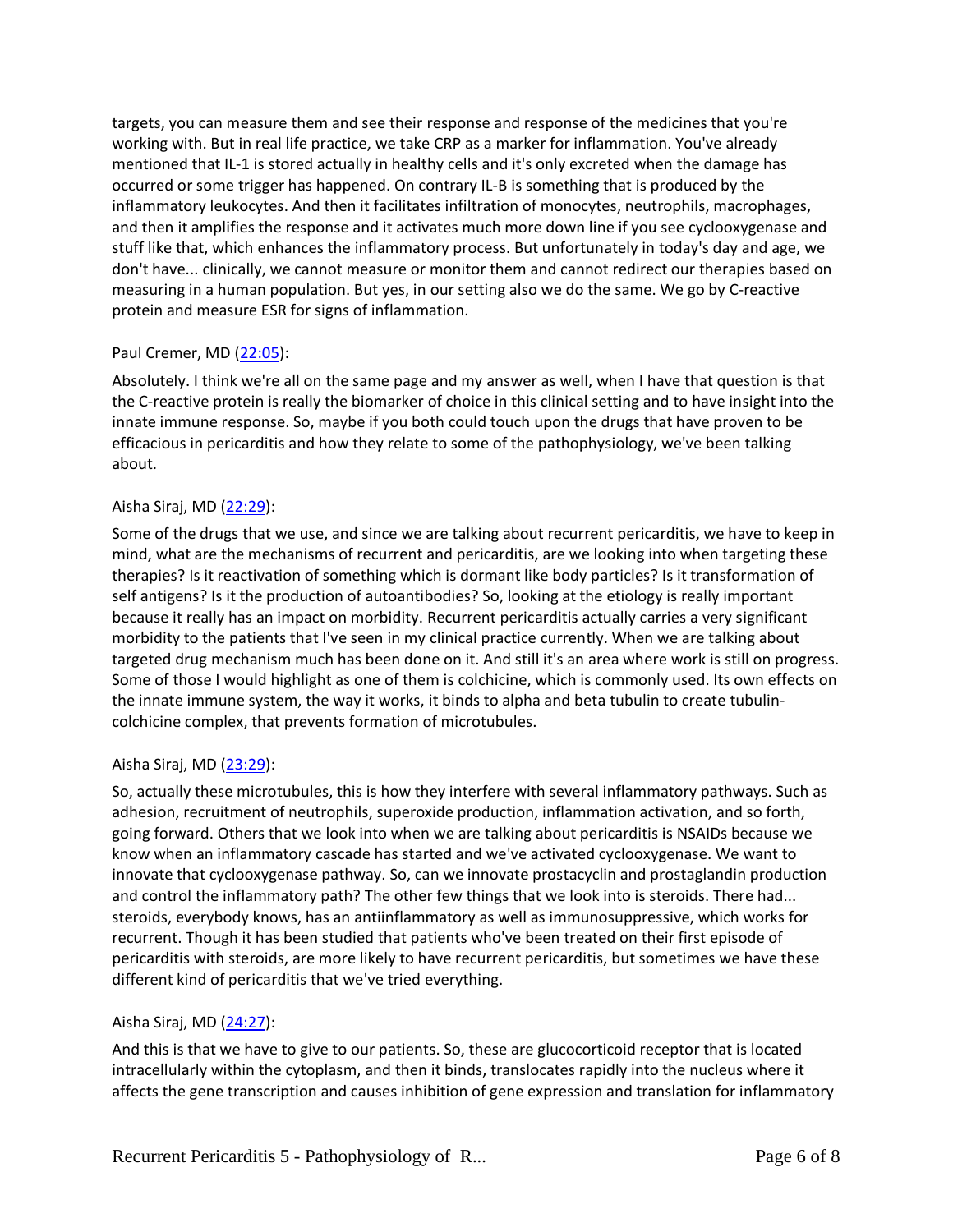leukocytes and structural cells. So, basically it's all immunosuppressive effects going so forth, and so forward then in the current day and age, we have developed something and the research is still ongoing. And I think Antonio can highlight on the interleukin pathways and interleukin inhibitors, if Antonio would like to do that.

# Antonio Abbate, MD [\(25:06\)](https://www.rev.com/transcript-editor/Edit?token=X8GBd-V24gJcLRvbqhtLxCUs_OJaRvOMhr7uJbYIbxR3GU8ZJgJ67JInt4XzsavO1AmryqjbPOZLVKT8Lc9WJk0Z4vA&loadFrom=DocumentDeeplink&ts=1506.24):

Yes. Well, great overview Aisha. And I think to kind of put it together with our introduction of the autoinflammatory versus autoimmune diseases and the concept of persistent inflammation in the biomarkers, this is where the clinical and biomarker picture can help us guide the treatment. And so, the patients that have persistent or recurrent symptoms and have elevated levels of C-reactive protein, are really showing a picture of autoinflammatory condition or syndrome in which blocking the inflammasome or the product of the inflammasome interleukin-1, has shown to change the natural course of the disease. And in those patients, we'll have again, recurrent pericarditis and elevated markers like C-reactive protein treatment with an IL blocker like Rilonacept or in another prior trial, with anakinra, which is recombinant to IL-1 receptor antagonist, has shown to significantly prevent the recurrence of the pericarditis.

# Antonio Abbate, MD [\(26:15\)](https://www.rev.com/transcript-editor/Edit?token=ktvk1Ejt-_7nTGjlTj4S5CBSaIpNJrINAV957i-xoLXSPmdjtJoTPiUYxACnRjy4BFqBtjJK1-xs53gWUFfjfWisRB8&loadFrom=DocumentDeeplink&ts=1575.82):

This is very important to understand, because you are really dampening that autoinflammatory cascade that is triggering the recurrence of the syndrome of the condition there. I liked very much how you went through all the other available treatments for pericarditis. We did talk about autoimmune conditions that can be associated with recurrent pericarditis. I think it's important to note that in that case, pericarditis is one of the manifestation of the autoimmune condition. In that case, you need to treat the entire autoimmune disease. So, if someone has systemic lupus erythematosus with pericarditis, then the treatment is for the lupus and it may involve a treatment that is for the T-cells or the B-cells, not necessarily for the pericarditis alone. In many cases, those patients do not have evidence of inflammation with C-reactive protein elevation, or if it is, it's secondary to the injury, not as a primary cause.

## Antonio Abbate, MD [\(27:17\)](https://www.rev.com/transcript-editor/Edit?token=GvqJDoRAqajM9NDgn9yBlbgjYlTGAIwXfNtSVLL1GK1WScfxu74wLCEXTNjT2am_eTqTZ7wjyubpwOqduJfXLU1CSd0&loadFrom=DocumentDeeplink&ts=1637.01):

You mentioned colchicine, how critical it is, and it is important to point out that by inhibiting the microtubules, it actually is also inhibiting the aggregation of the inflammasome, which is so critical to that autoinflammatory response in pericarditis. And so, colchicine is now first line in acute and recurrent pericarditis and should be, because likely preventing that first wave of injury may prevent that autoinflammatory response that now promotes recurrent pericarditis. The NSAIDs have considered first line and a mainstay of treatment of pericarditis, but the data to support the treatment, the use of NSAIDs is not very strong. And considering that the cyclooxygenase is to activation and prostaglandin production is really downstream. One should think that is possibly just palliative and blocking that may improve pain, but not necessarily change the course of the disease. And so while you want to do it to improve pain, you should think about using other drug to actually affect the inflammatory response.

## Paul Cremer, MD [\(28:32\)](https://www.rev.com/transcript-editor/Edit?token=7SFEWoSzBgleUUA70yvr-gVuKFeBF_Oz9kLl4yJbr2lPg-CFqE6herggwQsKiG6HhuLUPQln1aHXr30Ay67TsDhbMUs&loadFrom=DocumentDeeplink&ts=1712.87):

A great overview, really comprehensive. And I agree. I would emphasize again, that colchicine is going to be the mainstay of therapy for acute and recurrent pericarditis. Certainly, in patients with systemic autoimmune disease, the pericarditis, as you said, as a manifestation of that. And those patients will often be on corticosteroid therapy as well. And then in the patients who have refractory disease, which